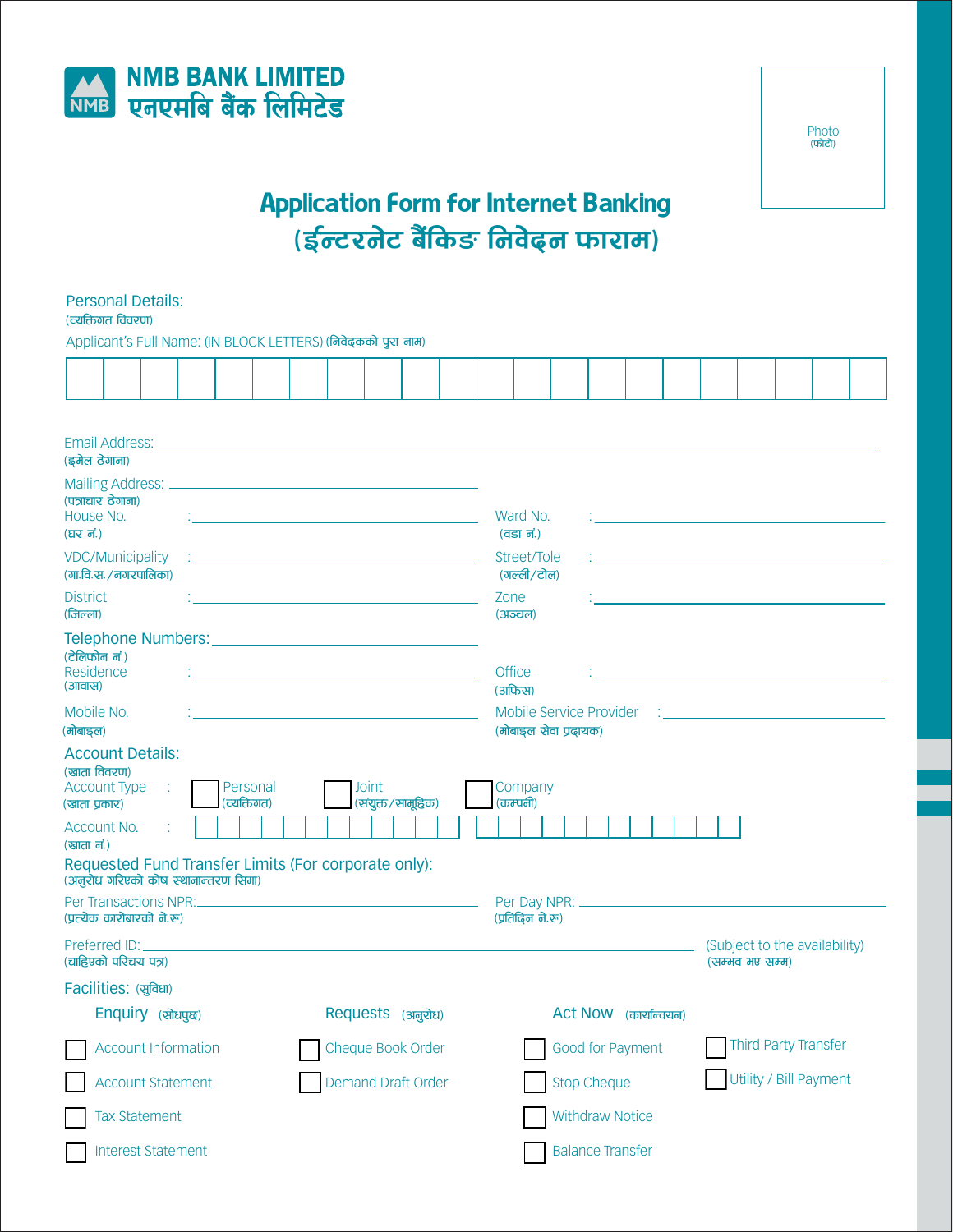# Mandate (समादेश)

By signing below I/we hereby apply for the NMB Bank Limited- Internet Banking (IB) service as may be made available to me/us by the Bank from time to time. Further, I/we acknowledge that the use of Internet Banking service shall be governed by the Bank's prevailing Internet Banking terms and conditions mentioned herein and I/we declare that I/we have read and fully understood the said terms and conditions and accept the same.

Subject to the Banks prevailing terms governing the use of service. I/we hereby authorize the Bank to execute any instructions received through the use of my/our User ID/Customer Code.

I/we further agree to keep the Bank indemnified against all the actions, proceedings, liabilities and claims, damages, cost and expenses in relation to or arising out of the Bank so accepting my/Our request and transmitting statements and information through email. The Bank does not warrant against any external factors affecting the privacy and/or security of emails during internet transmission. I/We also hereby agree to debit my/our account maintained with the Bank for all fees and charges, which the Bank may impose from time to time in connection with the service in the manner stipulated by the Bank. The Bank may add to, discontinue, or vary any of the services from time to time.

I/We hereby declare that the information provided by me/us is true, correct and complete in all aspects. In case of misrepresentation and/or the information provided is proved to be wrong I/we accept the full responsibility of all consequences.

तल उल्लेखित स्थानमा दस्तखत गरी बैंकद्वारा समय समयमा म/हामीलाई उपलब्ध हुने एनएमबि बैंक ईन्टरनेट बैंकिङ्ग सेवाका लागि दरखास्त पेश गरेको छ/छौं। साथै, मैले/हामीले प्रयोग गर्ने ईन्टरनेट बैकिङ सेवा यसमा उल्लेखित बैंकको प्रचलित ईन्टरनेट बैकिङ सम्बन्धी शर्तहरूद्वारा निर्देशित हने करालाई पनि स्वीकार गरी उल्लेखित शर्तहरू पढी पूर्ण रूपमा बुकी स्वीकार गरेको घोषणा गर्दछ/गर्दछौं।

सेवा प्रयोग सम्बन्धी बैंकको प्रचलित शर्तहरूको अधीनमा रही मेरो/हाम्रो परोगकर्ता परिचय/ग्राहक सङ्गेताट ग्रहण गरिएका कुनै पनि निर्देशन कार्यान्वयन गर्न बैंकलाई अख्तियारी प्रढान गरेको छ/छौं।

बैंकले मेरो/हाम्रो अनुरोध स्वीकार गरेको र इमिलका माध्यमबाट प्रेषित गरेको खाता विवरण तथा जानकारीसँग सम्बन्धित सबै कारवाही, प्रक्रिया, उत्तरदायित्व तथा दावी, क्षति, लागत र खर्चबाट बैंकलाई सुरक्षित राख्न समेत सहमत छ/छौं | बैंकले ईन्टरनेट प्रसारणका ऋममा ईमेलको गोपनीयता र/वा सुरक्षालाई असर पार्ने कुनै बाह्य कारकतत्वहरू विरूद्ध कुनै पत्याभति नगर्ने करामा मेरो/हाम्रो स्वीकारोक्ती रहेको छ । बैंकले लेखिए बमोजिम तोक्न सक्ने सेकार्यकर सबै शल्क र ढैढस्तरहरू मेरो/हाम्रो नाममा खोलिएको बैंक खातामा खर्च लेख्नसमेत म/हामी सहमत छ/छौं । बैंकले समय समयमा कनै सेवा थप गर्न, विच्छेढ गर्न र परिवर्तन गर्न सक्ने करामा मेरो/हाम्रो सहमति रहेको छ ।

मैले/हामीले बैंकलाई उपलब्ध गराएको जानकारी ठिक साँचो र पूर्ण भएको घोषणा गर्दछ/गर्दछौं । भूठा विवरण दिइएको वा दिइएको जानकारी गलत भएको प्रमाणित भएको स्थितिमा सोबाट उत्पन्न सबै परिणामप्रति मेरो/हाम्रो जिम्मेवारी रहेने करामा मेरो/हाम्रो मञ्जूरी रहेको छ ।

**Applicant Name:** (ढरखास्तवालाको नाम) Date: (मिति)

Signature/s: (ढस्तखत)



Signature's / verified by:

(ढस्तखत प्रमाणित गर्ने)

# For Bank Use Only (बैंक प्रयोगका लागि मात्र)

| Verified by<br>(प्रमाणित गर्ने)                             |  |
|-------------------------------------------------------------|--|
| Date<br>(मिति)                                              |  |
| Recommended by<br>(सिफारिश गर्ने)                           |  |
| Date<br>(मिति)                                              |  |
| Application approved by<br>(ढ्रखास्त अनुमोदन गर्ने)         |  |
| <b>Date</b><br>(मिति)                                       |  |
| <b>Assigned Customer ID</b><br>(प्रढान गरिएको ग्राहक परिचय) |  |
|                                                             |  |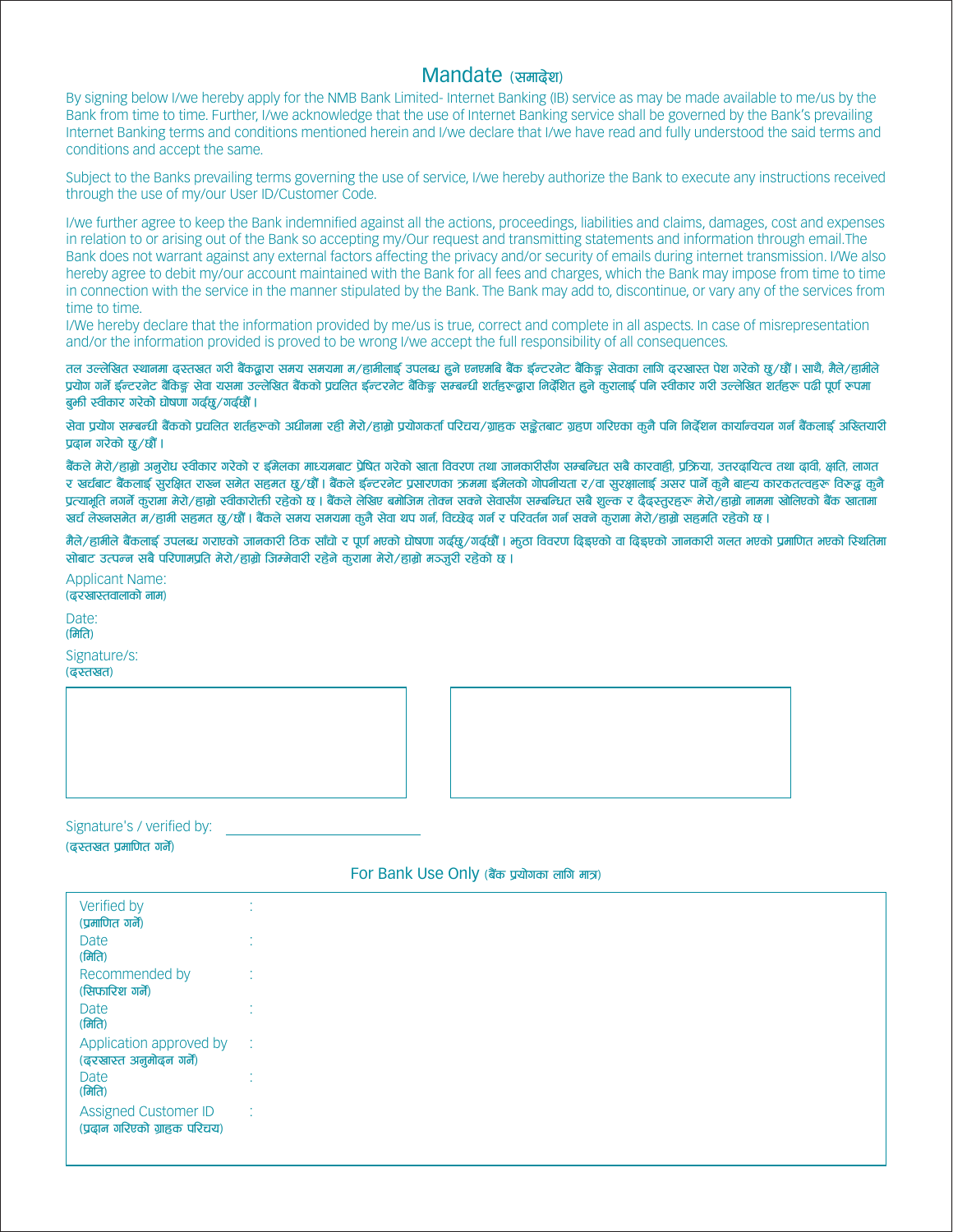# NMB Bank Limited - Internet Banking Service Terms and Conditions एनएमबि ईन्टरनेट बैंकिङ्ग सेवा शर्तहरू

NMB Bank Limited (hereinafter referred as 'the Bank') shall provide NMB Internet Banking for fast and effective Internet Banking service to its customers and their convenience subject to Terms and Conditions set out herein, Internet Banking Services (IBS) through the Bank's website www.nmb.com.np. THE FOLLOWING TERMS AND CONDITIONS APPLY FOR THE ACCESS TO THE SERVICES PROVIDED HEREIN. This Agreement is a contract which establishes the rules covering your electronic access to your accounts at NMB BANK LIMITED through the Internet Banking System (IBS). By using the IBS, you accept and are bound by all the terms and conditions of this Agreement. Please read these terms and conditions carefully.

एनएमबि बैंक लिमिटेड (यसपछि बैंक भनिएको) ले आफना ग्राहकहरू र निजहरूको सुविधाका लागि तीब्र र प्रभावकारी ईन्टरनेट बैंकिङ्ग सेवा दिन यसमा उल्लेखित शर्तहरूको अधीनमा रहने गरी बैंकको वेवसाइट www.nmb.com.np मार्फत एनएमबि ईन्टरनेट बैंकिङ सेवा उपलब्ध गराउनेछ । यसमा उपलब्ध गराइने सेवासम्म पहुँचका लागि ढेहायका शर्तहरू लाग हनेछन । यो सम्मौतापत्र एउटा करारनामा हो जस्ले एनएमबि ईन्टरनेट बैंकिङ सेवा (आईविएस) मार्फत तपाईको एनएमबि बैंक लिमिटेडमा रहेको खातासम्म तपाईको विद्यतीय पहुँचसम्बन्धी नियमहरूलाई व्यवस्थित गर्नेछ । आईविएसको प्रयोग गर्दा तपाईले यो सम्भौतापत्रका सबै शर्तहरू स्वीकार गर्नुहुनेछ र यी शर्तहरू तपाईका लागि बाध्यात्मक हनेछन् । कपया यी शर्तहरू सावधानीपर्वक पढनहोला ।

#### Definitions:

As used in this Agreement, the word "the Bank" refers to NMB Bank Ltd. "Customer" refers to the accountholder authorized by the Bank to use the NMB Internet Banking) under this Agreement and anyone else authorized person by that accountholder to exercise control over the accountholder's funds through the System. "Account" or "Accounts" means Customer accounts maintained with the Bank.

## परिभाषा

यो सम्भौतापत्रमा प्रयुक्त "बैंक" शब्दले एनएमबि बैंकलाई जनाउनेछ । "ग्राहक" शब्दले यस सम्भौतापत्र अन्तंगत बैंकबाट एनएमबि ईन्टरनेट बैंकिङ्ग प्रयोग गर्ने अख्तियारी पाएका खातावाला र यस प्रणालीद्धारा खातावालाको रकममा नियन्त्रण गर्न खातावालाले अख्तियारी दिएको कुनै पनि व्यक्तिलाई जनाउनेछ । "खाता" वा "खाताहरू" भन्नाले ग्राहकले बैंकमा खोलेको खातालाई जनाउनेछ ।

#### Application to Subscribe to the Internet Banking Service:

To apply for the NMB IBS, the Customer must have at least one account at the Bank & an access to Internet service. The Customer will have access to predefined account types and services only as defined in the application form.

#### ईन्टरनेट बैंकिङ सेवा हासिल गर्न ढरखास्त

एनएमबि आइविएसका लागि दरखास्त दिने ग्राहकको बैंकमा कम्तीमा एउटा खाता र ईन्टरनेट सेवा सम्म पहुँच हुनुपर्नेछ । ग्राहकलाई दरखास्त फाराममा परिभाषित गरिएबमोजिम पर्व निर्धारित पकारको खाता र सेवासम्म पहुँच पाप्त हनेछ ।

#### **Accessing Your Accounts:**

The Customer may access their accounts by using a Customer Code/User ID and Initial Password/Personal Identification Number (PIN) provided by the Bank. For the first logon to the system, the Customer is required to change the initial passwords (PIN) meeting the password requirements for security reasons. Customer should keep their PIN in a secure location. Any person having access to their NMB Internet Banking PIN will be able to access the system and perform all transactions, including reviewing account information and making transfers to other accounts. Therefore customers are liable for all transactions made or authorized using their password. The Customer must keep their customer code & password confidential and under no circumstances should disclose to any other person. In case the Customer forgets the password, request for the issue of new password could be applied in the written form.

Once the Customer is logged on to the System, s/he should not leave the terminal or let anyone to have access to the internet until s/he has logged off/signed-out from the System. The Customer is responsible for ensuring that s/he has logged off the service at the end of each session.

## खातासम्म पहुँच

ग्राहकले बैंकले उपलब्ध गराएको ग्राहक सङ्रेत/प्रयोगकर्ता पहिचान र प्रारम्भिक गोप्य शब्द/त्यक्तिगत पहिचान संख्या (पिन) प्रयोग गरी आफनो खातासम्म पहुँच प्राप्त गर्न ्<br>सक्नेछ । ग्राहकले पहिलो पटक प्रणालीमा प्रवेश गर्दा सरक्षाका कारणले आवश्यक गोप्य शब्द हासिल गर्न प्रारम्भिक गोप्य शब्द (पिन) परिवर्तन गर्नु आवश्यक हुनेछ । ग्राहकको एनएमबि ईन्टरनेट बैंकिङ्ग पिनसम्म पहुँच हासिल गर्ने कुनै पनि व्यक्तिले प्रणालीमा पहुँच पाउनेछ र खाता विवरण अवलोकन गर्ने र अन्य खातामा रकम रकमान्तर गर्ने लगायत सबै कारोबार गर्न सक्ने हुँढा ग्राहकले आफनो पिन सुरक्षित स्थानमा राख्नपर्नेछ । तसर्थ आफनो गोप्य शब्द प्रयोग गरी भएको वा अख्तियारी ढिए बमोजिम भएको सबै कारोबारका लागि ग्राहक स्वयं जिम्मेवार हुनेछ । ग्राहकले आफनो ग्राहक सङ्केत तथा गोप्य शब्द गोप्य राख्नु पर्नेष्ठ र कुनै पनि अन्य व्यक्तिलाई कुनै पनि अवस्थामा प्रकट गर्नुहुँदैन । ग्राहकले गोप्य शब्द बिर्सेको स्थितिमा नयाँ गोप्य शब्द पाउनका लागि लिखित रूपमा निवेदन दिन सक्नेछ ।

एकपटक प्रणालीमा प्रवेश गरेपछि आफ् प्रणालीबाट बाहिर नआएसम्म कम्प्यूटर स्थल छोडन वा इन्टरनेटसम्म कसैलाई पहुँच ढिनहुँढैन | प्रत्येक सत्रको अन्त्यमा सेवाबाहिर आएको कूरा सुनिश्चित गर्नु ग्राहकको जिम्मेवारी हुनेछ ।

#### **Internet Banking Services:**

When the Bank introduces new services under the IBS, the Bank may provide them on such supplementary terms notified to you. The Customer should agree that the Bank has the absolute right to add, suspend, limit, withdraw, cancel or vary any transactions, facilities, services and products that could be accessed by the Customer through the IBS and the scope and/or extent of such transactions, facilities, services and products.

#### ईन्टरनेट बैंकिङ्गसेवा

आईविएस अन्तीगत बैंकले नयाँ सेवा उपलब्ध गराउँढा बैंकले तपाईलाई पुरक शर्तका सोबारे सुचित गर्न सक्नेष्ठ । आईविएसमार्फत ग्राहकले पहुँच हासिल गर्ने कुनै पनि कारोबार, सुविधा, सेवा र उत्पादनहरू र त्यस्ता कारोबार, सुविधा, सेवा र उत्पादनको क्षेत्र र/वा विस्तार थप गर्ने, निलम्बन गर्ने, भीमेत गर्ने, फिर्ता गर्ने, खारेज गर्ने वा परिवर्तन गर्ने बैंकको पूर्ण अधिकार भएको कुरामा ग्राहक सहमत हुनुपर्नेछ ।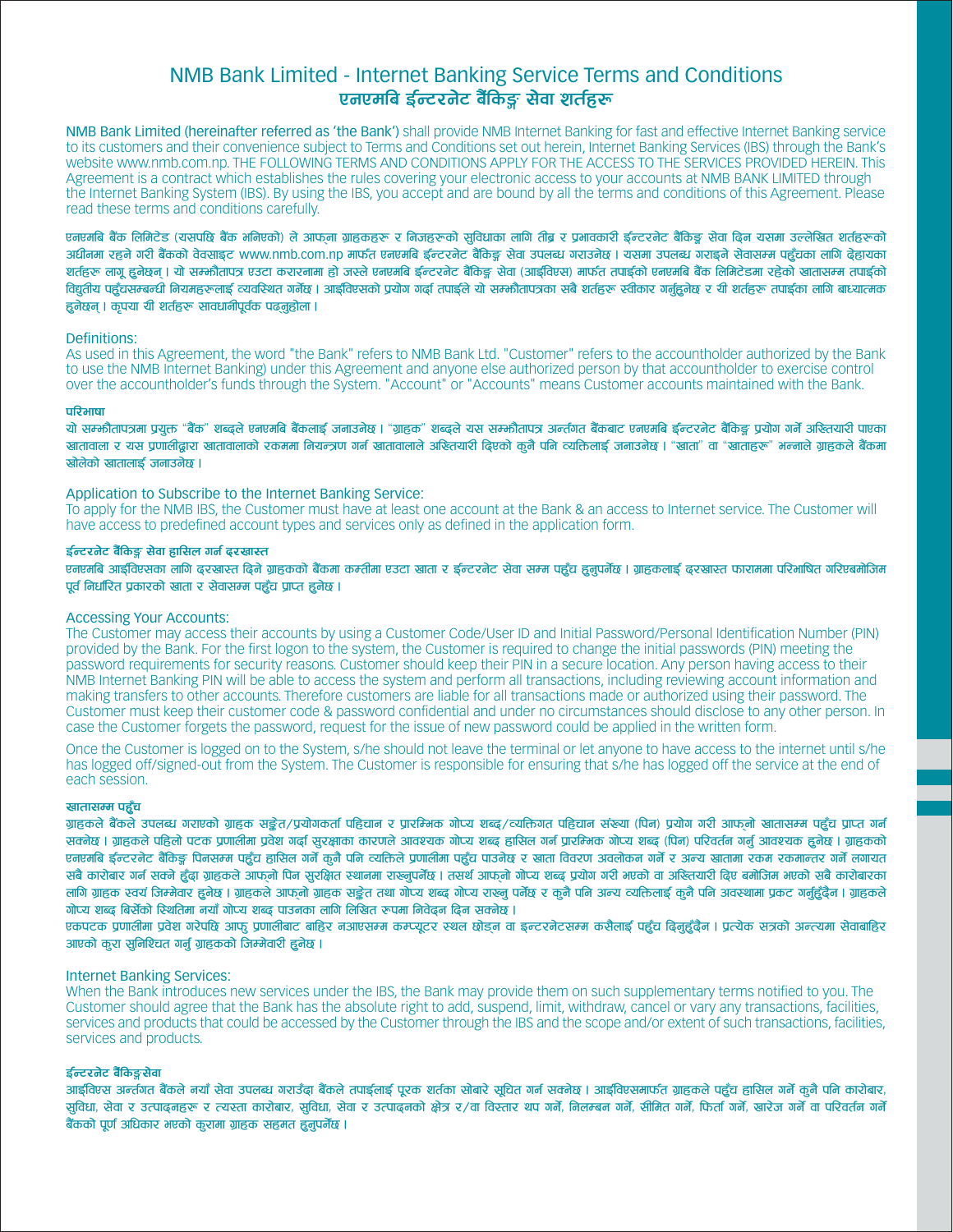#### Authorization:

The Customer hereby authorize the Bank to comply with all Instruction(s) given in respect of the IBS accessed using your Username and Password as Instruction(s) properly authorized by them even if they may conflict with any other mandate given at any time concerning your Accounts or affairs. The Customer agrees that such Instruction(s) shall be binding on them self upon its transmission to the Bank and the Instructions cannot be changed or withdrawn without the Bank's consent and that the Bank is not further obliged to check the authenticity of such Instruction(s).

#### अख्तियारी

ग्राहकको खाता वा सरोकारसँग सम्बन्धित कुनै समयमा दिइएको अन्य कुनै समादेशसँग बाभिएको अवस्थामा समेत प्रयोगकर्ताको नाम र गोप्य शब्द प्रयोग गरी दिइएका IBS सम्बन्धित सबै निर्देशनहरूलाई ग्राहकले समुचित ढङ्गले अख्तियारीपूर्वक दिएको निर्देशनका रूपमा पालना गर्न बैंकलाई ग्राहकले अख्तियारी दिनेछ । यस्ता निर्देशनहरू बैंकसमक्ष पेषित गरिएको अवस्थामा यी निर्देशनहरू ग्राहकका लागि बाध्यकारी हुने करामा ग्राहक मन्जर गर्दछ र बैंकको सहमति बिना यी निर्देशनहरू परिवर्तन गर्न वा फिर्ता लिन सकिनेछैन र बैंकमा यस्ता निर्देशनको आधिकारिकता जाँचबक्त गर्ने ढायित्व रहनेछैन ।

#### Instructions:

The Customer hereby agrees that it is their responsibility to review the Transaction Record pertaining to any IBS transaction initiated on their Instruction. Any Instructions to the Bank for cancellation, revocation, reversal or amendment or clarification of their earlier Instructions, can only be effected, if their request is received and effected before the earlier Instruction is executed. The Bank reserves the right at its sole discretion, to refuse to carry out any of the Customer Instructions where they are inconsistent with the Bank's policy or laws or for any other reasons whatsoever.

The Customer should provide accurate and complete details as required by the Bank for any Instructions to the Bank to effect transactions in relation to the IBS.

#### निर्देशन

आफनो निर्देशनबाट भएका कुनै पनि आईविएस कारोबारसँग सम्बन्धित कारोबार अभिलेखको अवलोकन गर्ने आफनो जिम्मेवारीलाई ग्राहक स्वीकार गर्दछ । ग्राहकले दिएको पूर्व निर्देशन खारेज, फिर्ता, वा संशोधन वा स्पष्ट गर्नु पर्दा पूर्व निर्देशन कार्यान्वयन गर्नु भन्दा अगोवै ग्राहकको तत्सम्बन्धी अनुरोध प्राप्त भएमा मात्र सो कार्य गर्न सकिनेछ । बैंकको नीति नियम वा प्रचलित कानुनसंग बामिएमा वा अन्य कुनै कारण परेमा बैंकलाई आफनो स्वविवेकमा त्यस्तो निर्देशन कार्यान्वयन गर्न इन्कार गर्ने अधिकार हनेछ । ग्राहकले आईविएससँग सम्बन्धित कारोबारलाई असर पर्ने कनै निर्देशन बैंकलाई ढिढाँ बैंकलाई आवश्यक पर्ने विवरणहरू सही र पर्ण रूपमा उपलब्ध गराउनपर्नेछ ।

#### Service Availability:

The IBS are intended to be available 7 days a week, 24 hours a day but there is no warranty that the same will be available at all times like routine maintenance requirements, excess demands and circumstances beyond the Bank control. The Bank will use reasonable efforts to inform you of any or all services under the IBS which are not available from time to time.

#### सेवा उपलब्धता

आईविएस सेवा सातामा सातै ढिन र ढिनको ३४सै घण्टा उपलब्ध गराउने लक्ष्य लिइएता पनि नियमित मर्मत सम्भार. अत्यधिक माग र बैंकको काब बाहिरको परिस्थितिका कारण सबै समयमा उपलब्ध हने पत्याभति गरिढैन । आईविएस अन्तगतका कनै वा सबै सेवा समय समयमा उपलब्ध हन नसकेमा बैंकले सो बारे जानकारी गराउन मनासिब प्रयास गर्नेछ ।

#### Limits on Amounts and Frequency of Transactions:

The number of transfers from the Customer's accounts and the amounts, which may be transferred, are limited pursuant to the terms of the applicable deposit agreement and disclosure for those accounts. The limits for particular account types may vary and change at any time by the bank.

#### रकमको सीमा र कारोबारको पनरावति

ग्राहकको खाताबाट हुने रकमान्तरणको संख्या र रकमान्तरण हुने रकम ती खातासँग सम्बन्धित निक्षेप सम्भौताका शर्त वा उदघोषण बमोजिम सीमित हुनेछ । बैंकले निश्चित खाताको प्रकारका लागि यस्तो सीमा कुनै पनि समयमा थपघट र परिवर्तन गर्न सक्नेछ ।

#### Fund Transfer:

Transfer of funds to either customers own Account or an account predefined Account mentioned in the application form which is maintained with the Bank, will be transacted and received by the payee immediately. Fund Transfer Instructions shall be subject to such limits and conditions as imposed and/or revised by the Bank or relevant authorities at their absolute discretion from time to time. For the avoidance of doubt, this Fund Transfer service shall be available for the transfer of funds to account under the Customer code or the accounts of third parties with the Bank. The Customer shall not use or attempt to use system for funds transfer without checking their availability balance in their account and it should be with the limit as defined by the Bank.

#### रकमान्तरण

खातावालाको आफनै खाता वा ढरखास्त फाराममा उल्लेखित बैंकमा खोलिएको पूर्व निर्ढिष्ट खातामा गरिएको रकमान्तरण भूकानी पाउनेले तत्काल भूकानी पाउनेख । रकमान्तरण निर्देशन बैंक वा सम्बन्धित निकायले आफनो स्वविवेकमा समय समयमा लागू गरेको र∕वा परिमार्जन गरेको सीमा र शर्तका अधीनमा रही जारी हुनेछ । द्विविधा निवारण हेतु यो रकमान्तरण सेवा ग्राहक सङ्रेत अन्तंगतको खाता वा बैंकमा रहेको तेस्रो पक्षको खातामा गरिने रकमान्तरणका लागि उपलब्ध हुनेछ । ग्राहकले आफनो खातामा रकम रहेनरहेको जाँच नगरी रकमान्तरणका लागि सेवा पयोग गर्न वा गर्ने पयास गर्न हँढैन र यस्तो रकमान्तरण बैंकले तोकेको सीमा अनरूप हनपर्नेछ ।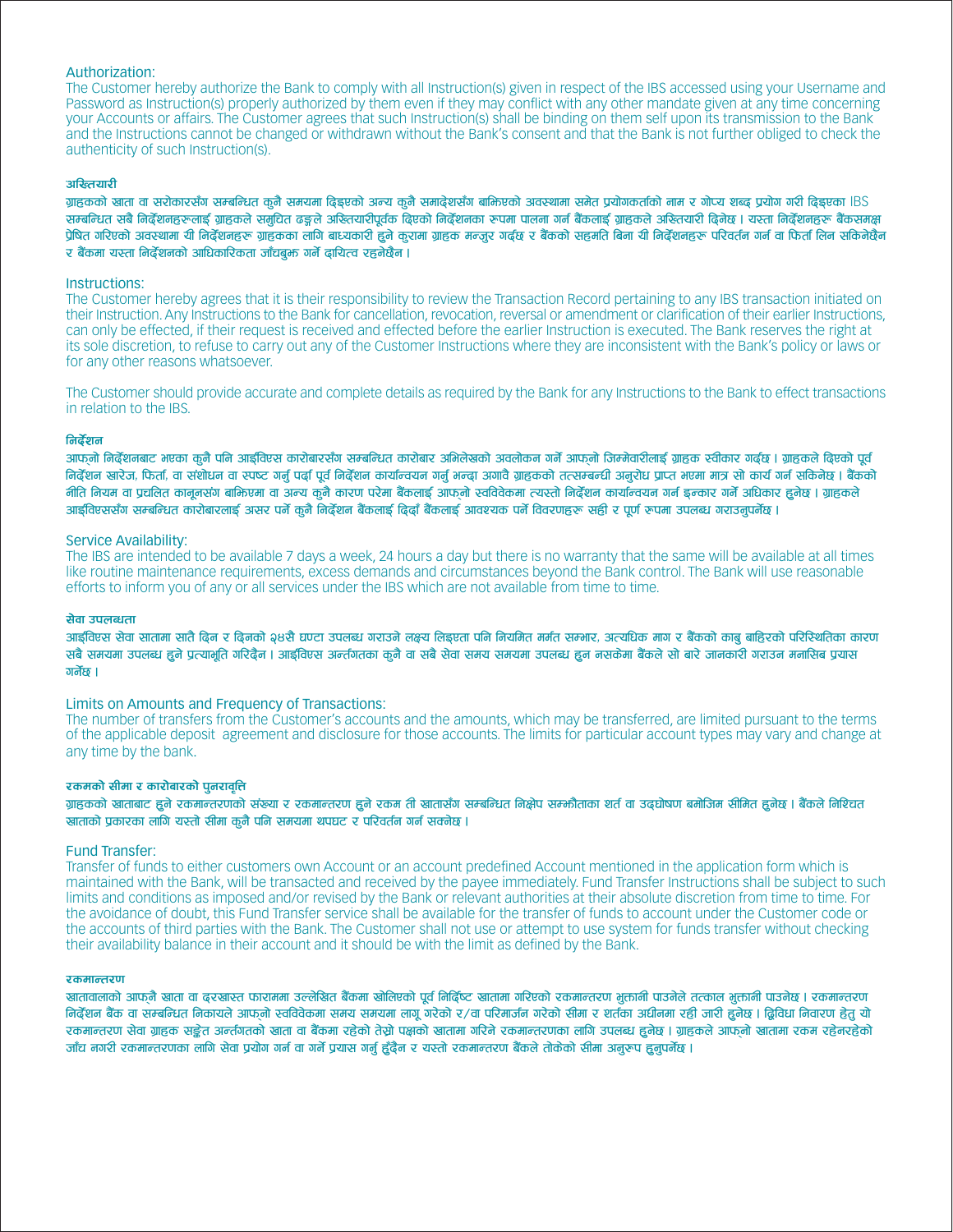# Limitation/Disclaimer of the Bank

- The Bank will take reasonable steps to ensure that our system in connection with service available to you, and manage the risk in  $\mathbf{1}$ operating the systems.
- The Bank will not be responsible for failure to provide access or for interruptions in access to IBS due to a system failure or due to  $\overline{2}$ . other unforeseen acts or circumstances.
- The Bank will not be responsible for any errors or failures from any malfunction of customer computer or any computer virus or other  $\mathbf{R}$ problems related to their computer equipment used with the system.
- The Bank is not responsible for any error, damages or other losses that customer may suffer due to the malfunction or misapplications 4. of any system they use, including browser, Internet Service Provider (ISP), or other software or any equipment (including telecommunications facilities, computer hardware and modem) used to access or communicate with NMB Internet Banking system.
- The Bank reserves all the rights to determine and change from time to time the scope, timing and type of the Services to be made 5 available.
- The User must be a customer of the Bank and maintain an account at a branch of the Bank. 6.
- By registering to use the Services, the Customer irrevocably agrees, confirm that all information provided by the Customer to the  $7<sub>1</sub>$ Bank in relation to the Services is true, complete, relevant and up-to-date.
- 8. The Services are for the sole and exclusive use by the Customer authorized to do so by the Bank.
- 9 The Customer shall not knowingly allow any other person to use the Services; the Bank will not be liable for any of the transactions allegedly performed by a third party.
- 10. Any exchange rate, interest rate, dealing rate and other prices and information quoted by the Bank on the Internet Site or otherwise in response to an online inquiry is for reference only and is not binding.
- The Customer acknowledges that there may be a time lag in transmission of instructions, information or communication via Internet for which the Bank shall not be held liable.
- 12. The Customer shall follow the guidance provided by the Bank online in designating the user code (the 'User Name') and the password PIN for identifying the Customer for the purposes of the Services.
- 13. The Customer may change the Password at any time. The User ID/customer code Name however, cannot be changed by the Customer.
- 14. Customer must keep user name and related password confidential. At no time and under no circumstances shall the Customer disclose the User Name and/or the Password to any other person.
- 15. The Customer shall be fully responsible for any negligence and/or unauthorized disclosure of the User Name and/or the Password to any other person and shall bear the risks of the User Name and/or the Password being used by unauthorized persons.
- 16. The Bank will only act on an instruction in so far as it is in the Bank's opinion practicable and reasonable to do so and in accordance with its regular business practices and procedures.
- 17. Information relating to any account or transaction made available to the Internet Site is for reference only. The Bank's records of such account and transaction shall be conclusive unless and until the contrary is established.
- 18. The Bank shall not be liable for any computer/cyber crimes such as hacking etc. and shall not be liable for any authorized transactions and/or any transactions carried out by using illegal and fraudulent methods.

# बैंकको सीमा/इल्कारी

- बैंकले सेवासँग सम्बन्धित आफलो प्रणाली तपाईलाई उपलब्ध हुने सुनिश्चितताका लागि मनासिब प्रयत्न गर्नेख र प्रणाली सञ्चालनमा आई पर्ने जोखिम व्यवस्थापन गर्नेछ ।  $\overline{q}$
- प्रणालीगत असफलता वा अन्य पूर्वानुमान नगरिएका कार्य वा परिस्थितिका कारण आईविएससम्म पहुँच प्रदान उन नसकमा वा पहुँचमा अवरोध आएमा त्यस्का लागि बैंक जिम्मेवार Q. हनेछैन ।
- ग्राहकको कम्प्युटरमा भएको कुनै गडबडी, कुनै कम्प्युटर भाइरस वा प्रणालीका लागि प्रयोग गरिएका कम्प्युटर सामाग्रीमा भएको अन्य समस्याका कारण भएको गल्ती वा 3. असफलताका लांगि बैंक जिम्मेवार हनेछैन ।
- ग्राहकले आफुले एनएमबि ईन्टरनेट बैंकिङ्ग प्रणालीसँग पहुँच वा संचारका लागि प्रयोग गरेको कूनै प्रणालीमा भएको गडबडी वा ब्राउजर, ईन्टरनेट सेवा प्रदायक (आईपिएस) वा  $\mathbf{R}$ अन्य सफटवेयर वा अन्य उपकरण (दूरसंचार सुविधा, कम्प्यूटर हाडवेयर र मोडेमसमेत) एप्लिकेशनको गलत प्रयोगका कारण भोग्नु परेका कुनै गल्ती, हानि वा अन्य नोक्सानीका लागि बैंक जिम्मेवार हनेछैन ।
- y. बैंकलाई उपलब्ध हुने सेवाका प्रकार, क्षेत्र र समय निर्धारण गर्ने र समय समयमा परिवर्तन गर्ने सबै अधिकार प्राप्त हुनेछ ।
- प्रयोगकर्ता बैंकको ग्राहक हुनुपर्नेछ र निजले बैंकको कुनै शाखामा खाता खोलेको हुनुपर्नेछ । ξ.
- सेवा प्रयोगका लागि दर्ता गरी ग्राहकले आफूले बैंकलाई उपलब्ध गराएको सेवासँग सम्बन्धित सबै जानकारी अपरिवर्तनीय रूपमा सही, पूर्ण, सम्बद्ध र अद्यावधिक भएको सुनिश्चित  $\overline{0}$ गर्दछ।
- बैंकले अधिकार दिए बमोजिम एकल र पूर्ण रूपमा प्रयोग गर्नका लागि सेवा उपलब्ध गराइनेछ । τ.
- ग्राहकले जानी जानी अन्य कुनै व्यक्तिलाई सेवा प्रयोग गर्ने अनुमति दिनुहुँदैन । तेस्रो पक्षले कथित रूपमा गरेको कुनै पनि कारोबारका लागि बैंक जिम्मेवार हुनेछैन ।
- इन्टरनेट साइटमा वा अनलाइन सोधपुछका लागि बैंकले उल्लेख गरेको कुनै पनि विनिमय दर, व्याज दर, कारोबार दर र अन्य मुल्य तथा जानकारी केवल सन्दर्भका लागि  $90<sub>1</sub>$ मात्र उल्लेख गरिएकोले बाध्यात्मक हुनेछैन ।
- इन्टरनेटबाट हुने निर्देशन, जानकारी वा संचार सम्प्रेषणमा ढिलाई हुन सक्ने कुरालाई ग्राहक स्वीकार्दछ र यस्तो ढिलाईका लागि बैंक जिम्मेवार हुनेछैन । 99.
- ຊລ सेवाको प्रयोजनका लागि ग्राहक पहिचान गर्न अनलाईनमा प्रयोगकर्ता सङ्केत (प्रयोगकर्ता नाम) र गोप्य शब्द तोक्ने सम्बन्धमा बैंकले प्रदान गरेका निर्देशिकालाई ग्राहकले अवलम्बन गर्नपर्नेछ ।
- १३. ग्राहकले कुनै पनि समय गोप्य शब्द परिवर्तन गर्न सक्नेछ । तर ग्राहकले प्रयोगकर्ता पहिचान/ग्राहक सङ्केत परिवर्तन गर्न सक्ने छैन ।
- 98. गाहकले पँयोगकर्ता नाम र सम्बन्धित गोप्य शब्द गोप्य राख्नपर्नेछ । कनै पनि समय र परिस्थितिमा गाहकले पयोगकर्ता नाम र/वा गोप्य शब्द कनै अन्य व्यक्तिसमक्ष पकट गर्न हूँदैन ।
- १५. ग्राहक कुनै पनि लापरवाही र/वा प्रयोगकर्ता नाम र/वा गोप्य शब्द कुनै अन्य व्यक्तिसमक्ष अनधिकत प्रकटीकरणका लागि पूर्ण जिम्मेवार हुनेछ र अनधिकृत व्यक्तिले प्रयोग गरेको प्रयोगकर्ता नाम र/वा गोप्य शब्दको जोखिम बहुन गर्नेछ ।
- बैंकले कुनै पनि निर्देशन कार्यान्वयन गर्न बैंकको विचारमा व्यावहारिक एवं मनासिब देखिएमा मात्र आफनो नियमित व्यावसायिक अभ्यास तथा कार्यविधि बमोजिम सोको कार्यान्वयन 96.  $\overline{ \text{ of } }$ ह $\overline{ \text{ of } }$
- १७. कुनै खाता वा कारोबारका सम्बन्धमा ईन्टरनेट साइटमा उपलब्ध जानकारी केवल सन्दर्भ मात्र हुन्छ । कुनै विरोधाभाष उत्पन्न भएमा त्यस्तो खाता वा कारोबारसम्बन्धी बैंकको अभिलेख नै निर्णायक हुनेछ ।
- 9८. बैंक ह्याकिङ्ग जस्ता कुनै कम्प्यूटर∕साइबर अपराधका लागि जिम्मेवार हुनेवैन र कुनै पनि अनधिकृत कारोबार र∕वा गैरकानूनी र जालसाजीपूर्ण उपायढूारा गरिएका कुनै पनि कारोबारका लागि जिम्मेवार हुनेखैन ।